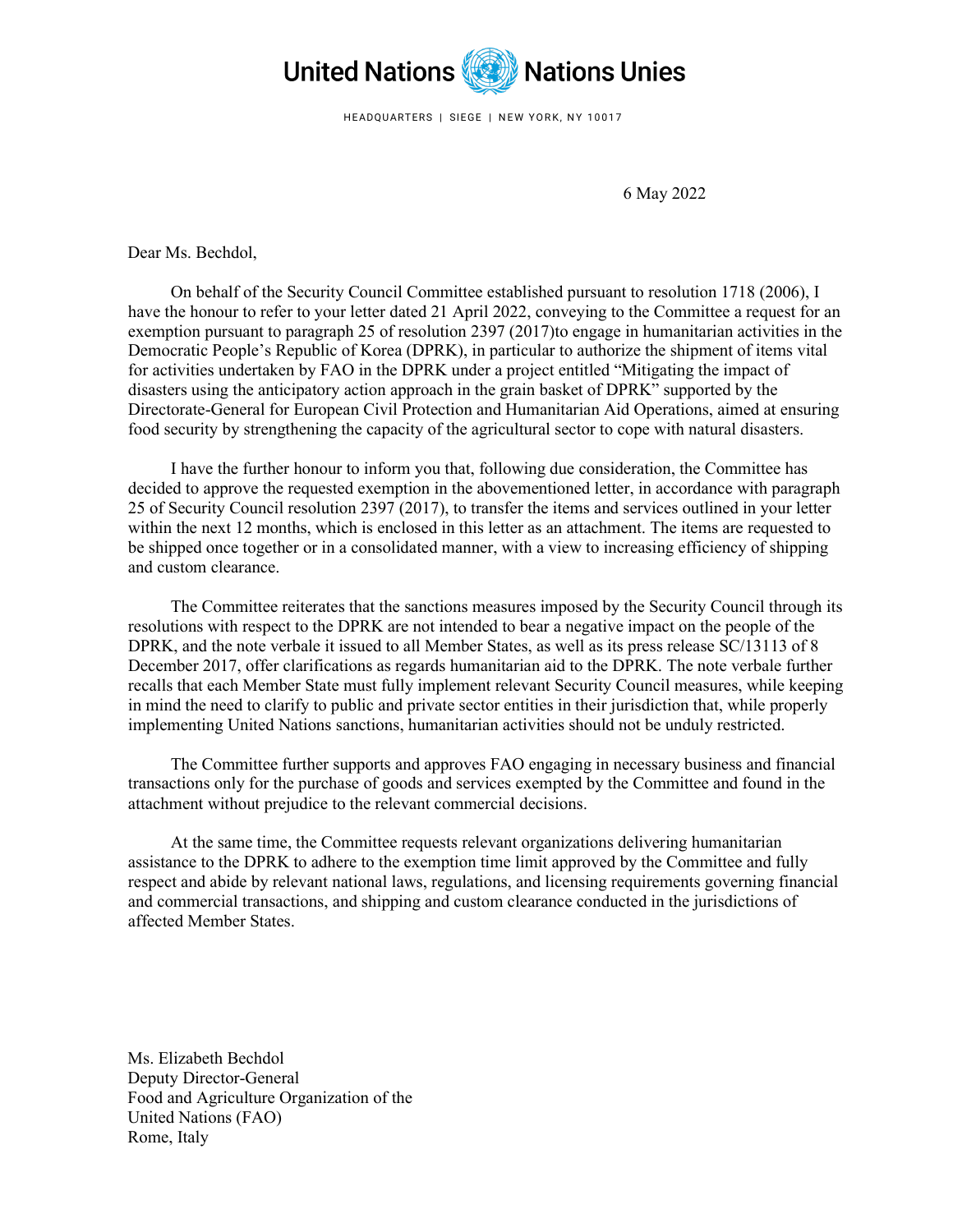I wish to inform you that this letter and its annex will be published on the 1718 Committee website for the public, including relevant national authorities involved in reviewing the exempted transfers to the DPRK, for a period of 12 months.

The Committee would like to thank FAO for its diligence.

Yours sincerely,

 *(Signed)* 

Mona Juul Chair Security Council Committee established pursuant to resolution 1718 (2006)

Attachment:

- List of Items and Services for Transfer to the DPRK